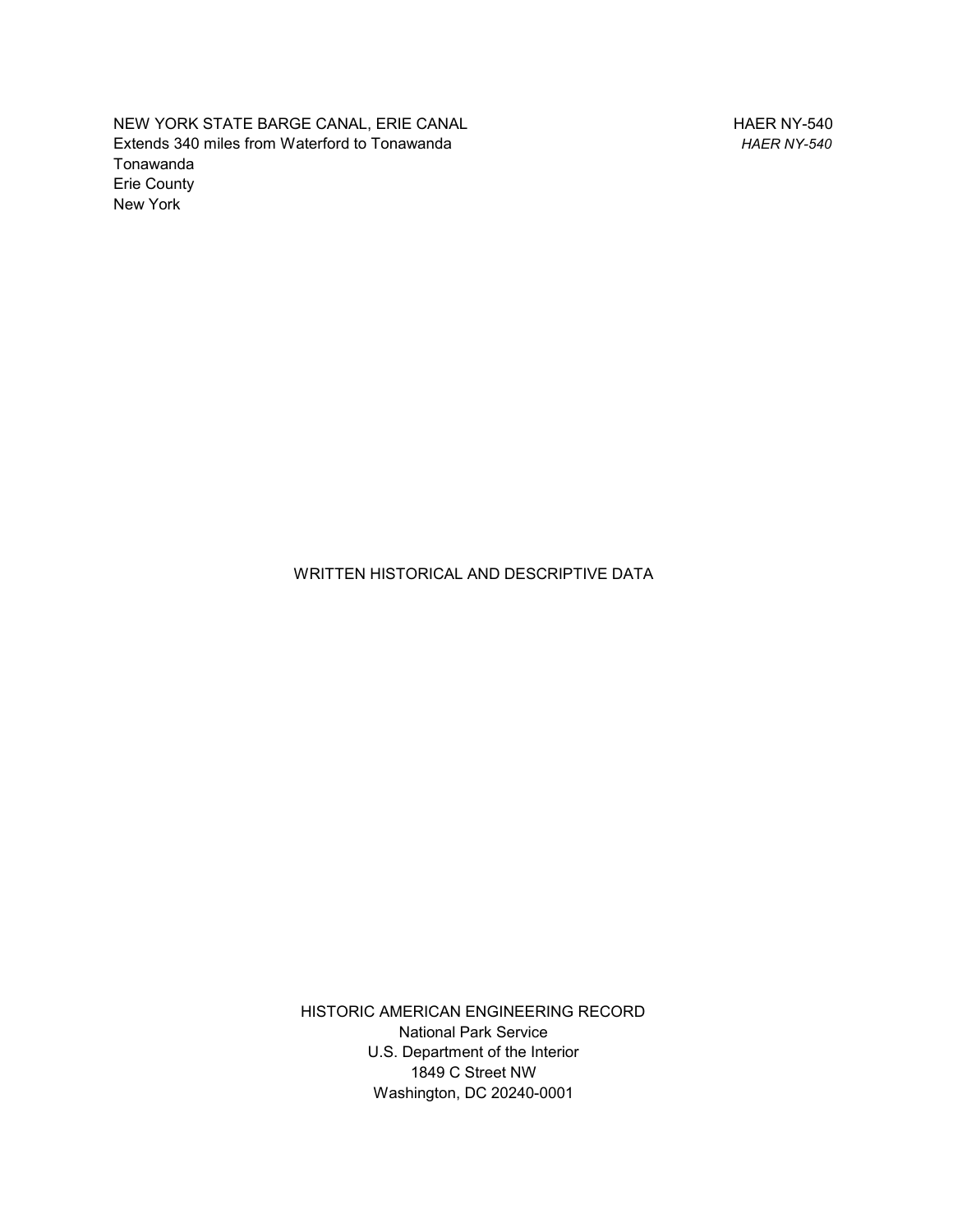## **HISTORIC AMERICAN ENGINEERNIG RECORD**

## **NEW YORK STATE BARGE CANAL, ERIE CANAL**

## **HAER No. NY-540**

| <b>Location:</b>               | Extends 340 miles from Waterford to Tonawanda<br>Tonawanda, Erie County, New York                                                                                                                                                                                            |
|--------------------------------|------------------------------------------------------------------------------------------------------------------------------------------------------------------------------------------------------------------------------------------------------------------------------|
| <b>Dates of Construction:</b>  | 1905-1918                                                                                                                                                                                                                                                                    |
| <b>Builder:</b>                | Various; see individual site histories for contractors                                                                                                                                                                                                                       |
| <b>Present Owner:</b>          | New York State Canal Corporation                                                                                                                                                                                                                                             |
| <b>Present Use:</b>            | Navigation and shipping                                                                                                                                                                                                                                                      |
| <b>Significance Statement:</b> | The Erie Canal is part of the New York State Barge Canal, a<br>nationally significant work of early twentieth century engineering<br>construction that affected transportation and maritime commerce<br>across the eastern third of the continent for nearly half a century. |

**Project Information:** The Historic American Engineering Record (HAER) is a longrange program that documents and interprets historically significant engineering sites and structures throughout the United States. HAER is part of Heritage Documentation Programs (Richard O'Connor, Manager), a division of the National Park Service, United States Department of the Interior. The New York State Barge Canal Survey was undertaken in summer 2009 in cooperation with the Erie Canalway National Heritage Corridor (ERIE), Beth Sciumeca, Executive Director. Justine Christianson, HAER Historian, and Duncan Hay, ERIE, served as project leaders. The staff of the New York State Canal Corporation provided access to the sites. Craig Williams of the New York State Museum provided research materials and assistance. The HAER field team consisted of Jami Babb and Laura Black.

For documentation on individual sites on the Erie Canal, see:

| <b>Site</b>                 | <b>HAER No.</b>                                                                       |
|-----------------------------|---------------------------------------------------------------------------------------|
| Waterford Terminal          | NY-370                                                                                |
|                             | <b>*NOTE:</b> Lock E1 is federally owned and was not documented as part of the survey |
| Lock E2                     | NY-371                                                                                |
| Lock E3                     | NY-372                                                                                |
| Waterford Dry Dock          | NY-373                                                                                |
| Waterford Maintenance Shops | NY-374                                                                                |
| Lock E4                     | NY-375                                                                                |
| Lock E5                     | NY-376                                                                                |
| Lock E6                     | NY-377                                                                                |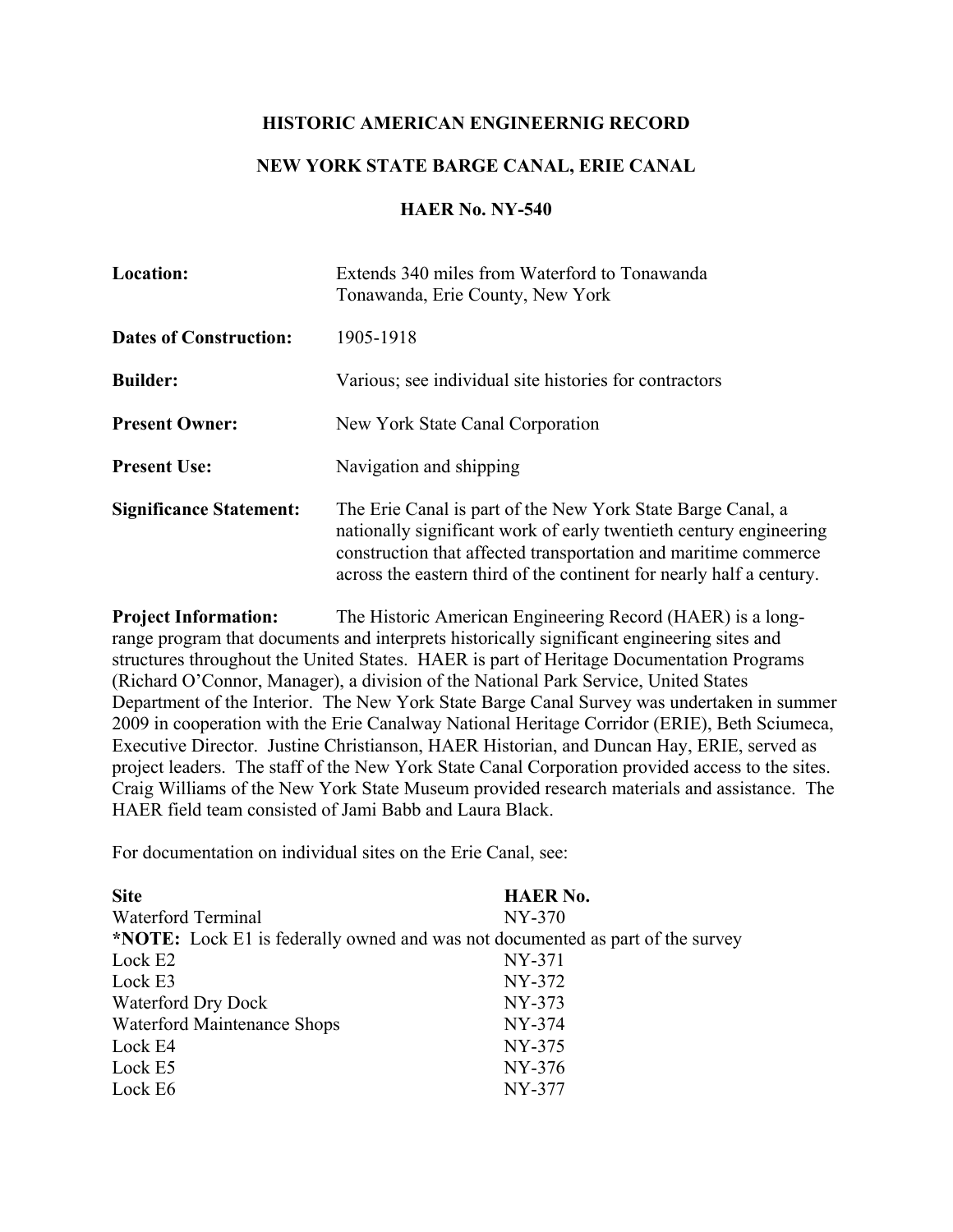| Guard Gate 1 (Crescent)                       | NY-378        |
|-----------------------------------------------|---------------|
| Guard Gate 2 (Crescent)                       | NY-379        |
| <b>Crescent Terminal</b>                      | <b>NY-380</b> |
| <b>Crescent Dam</b>                           | NY-381        |
| Lock E7 and Vischer Ferry Dam                 | NY-382        |
| Lock E8                                       | NY-383        |
| Rexford Aqueduct (Ruins)                      | NY-384        |
| Lock E9                                       | NY-385        |
| Lock E10                                      | NY-386        |
| Amsterdam Terminal                            | NY-387        |
| Lock E11                                      | <b>NY-388</b> |
| Lock E12                                      | NY-389        |
| Fonda Terminal and Shops                      | NY-390        |
| Lock E13                                      | NY-391        |
| Canajoharie Terminal                          | NY-392        |
| Lock E14                                      | NY-393        |
| Lock E15                                      | NY-394        |
| St. Johnsville Terminal                       | NY-395        |
| Lock E16                                      | NY-396        |
| Guard Gate 3 (Indian Castle)                  | NY-397        |
| Rocky Rift Dam                                | <b>NY-398</b> |
| Lock E17                                      | NY-399        |
| Guard Gate 4 (Little Falls)                   | NY-400        |
| <b>Little Falls Terminal</b>                  | NY-401        |
| Lock E18                                      | NY-402        |
| Guard Gate 5 (Herkimer) and Dam 14            | NY-403        |
| Herkimer Terminal                             | NY-404        |
| Ilion Terminal                                | NY-405        |
| <b>Frankfort Terminal</b>                     | NY-406        |
| Lock E19                                      | NY-407        |
| Sluice Gate (Schuyler)                        | NY-408        |
| Utica Dam                                     | NY-409        |
| Utica Terminal and Shops                      | NY-410        |
| Utica Harbor Lock                             | $NY-411$      |
| Lock E20                                      | NY-412        |
| Crane Creek Spillway                          | NY-413        |
| Nine Mile Creek Spillway and Tainter Gate     | NY-414        |
| Guard Gate 6 (East Rome)                      | NY-415        |
| Rome Terminal                                 | NY-416        |
| Guard Gate 7 (West Rome)                      | NY-417        |
| <b>Stony Brook Spillway and Retention Dam</b> | NY-418        |
| New London Dry Dock                           | NY-419        |
| New London Spillway                           | NY-420        |
| Lock E21                                      | NY-421        |
| Lock E22                                      | NY-422        |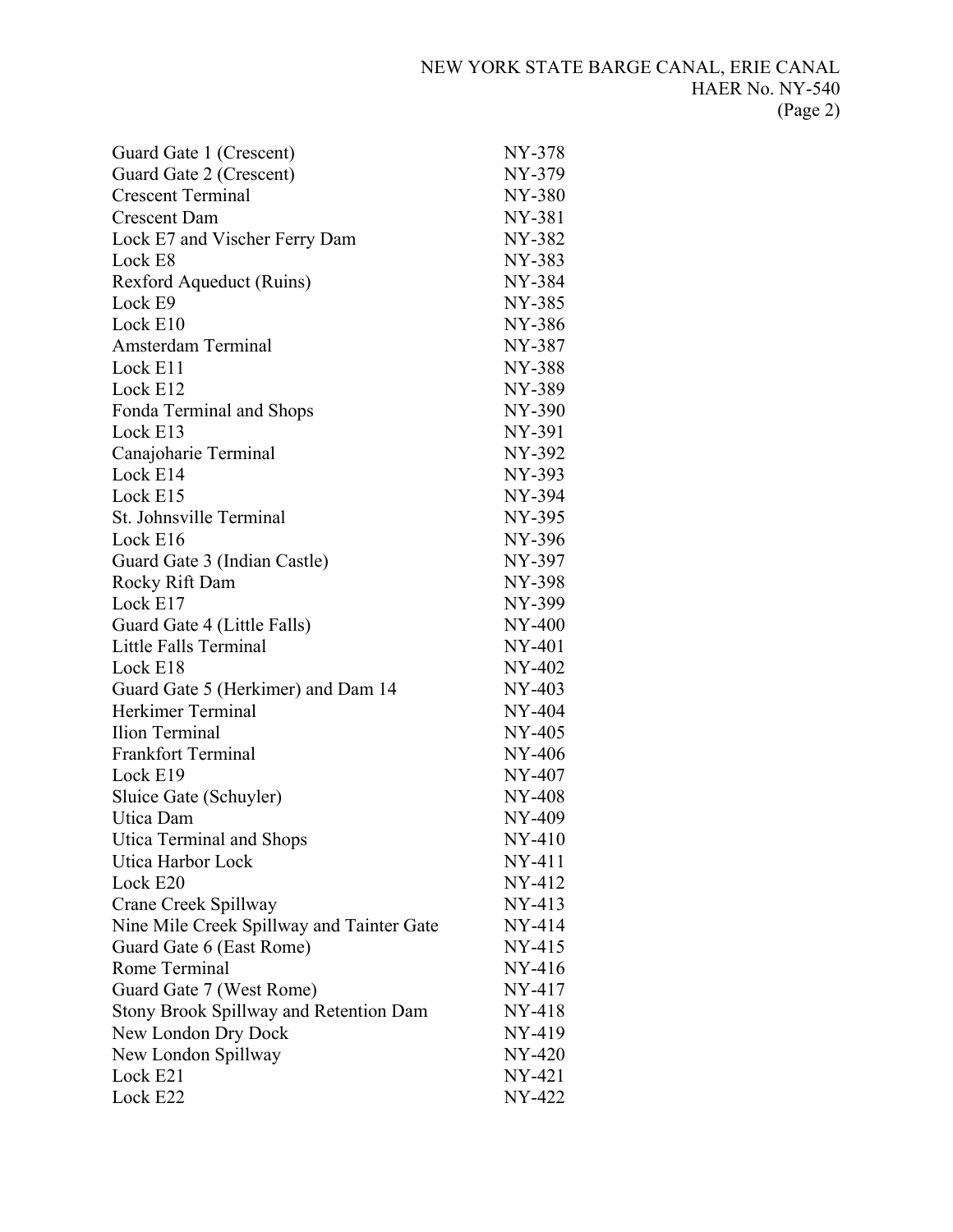| Sylvan Beach Lighthouse                   | NY-423   |
|-------------------------------------------|----------|
| Sylvan Beach Docks and Breakwater         | NY-424   |
| <b>Brewerton Terminal</b>                 | NY-425   |
| <b>Brewerton Lighthouse</b>               | NY-426   |
| Lock E23                                  | NY-427   |
| Caughdenoy Dam                            | NY-428   |
| Caughdenoy Guard Gate                     | NY-429   |
| Three Rivers Terminal                     | NY-430   |
| <b>Lysander Maintenance Shops</b>         | NY-431   |
| Syracuse Inner Harbor, Shops and Terminal | NY-432   |
| Lock E24                                  | NY-433   |
| <b>Baldwinsville Dam</b>                  | NY-434   |
| <b>Baldwinsville Terminal</b>             | NY-435   |
| <b>Weedsport Terminal</b>                 | NY-436   |
| Lock E25                                  | NY-437   |
| Lock E26                                  | NY-438   |
| Lyons Terminal                            | NY-439   |
| Lock E27                                  | NY-440   |
| Lock E28-A                                | NY-441   |
| <b>Lyons Dry Dock</b>                     | NY-442   |
| Section 6 Maintenance Shops               | $NY-443$ |
| Trout Run Spillway and Sluice Gate        | NY-444   |
| Lock E28-B                                | NY-445   |
| <b>Newark Terminal</b>                    | NY-446   |
| Newark Spillway and Sluice Gate           | NY-447   |
| Harrison Spillway and Sluice Gate         | NY-448   |
| Palmyra Terminal                          | NY-449   |
| <b>Barnharts Sluice Gate</b>              | NY-450   |
| Palmyra Sluiceway                         | $NY-451$ |
| Lock E29                                  | NY-452   |
| <b>Macedon Sluice Gate</b>                | NY-453   |
| Lock E30                                  | NY-454   |
| <b>Fairport Terminal</b>                  | NY-455   |
| Fairport Lift Bridge                      | NY-456   |
| Guard Gate 9 (Bushnells Basin)            | NY-457   |
| <b>Bushnells Basin Sluice Gate</b>        | NY-458   |
| Guard Gate 10 (Cartersville)              | NY-459   |
| Section 7 Maintenance Shops (Pittsford)   | NY-460   |
| <b>Pittsford Terminal</b>                 | $NY-461$ |
| Lock E32                                  | NY-462   |
| Lock E33                                  | NY-463   |
| East Guard Lock (Rochester)               | NY-464   |
| <b>Genesee Valley Park Bridges</b>        | NY-465   |
| West Guard Lock (Rochester)               | NY-466   |
| Waste Weir (Greece)                       | NY-467   |
|                                           |          |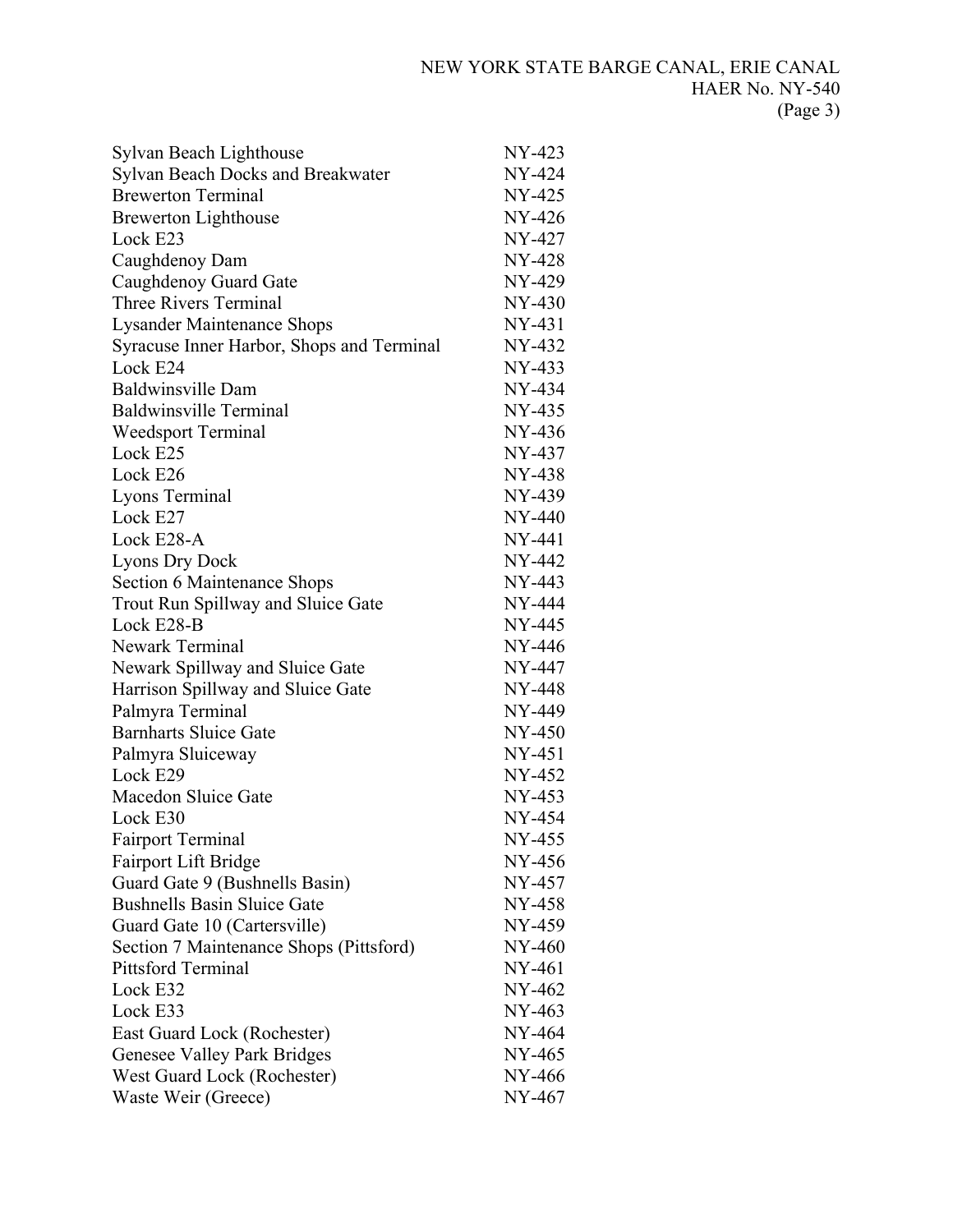| Guard Gate 11 (Spencerport)          | NY-468 |
|--------------------------------------|--------|
| Waste Weir (Spencerport)             | NY-469 |
| <b>Spencerport Terminal</b>          | NY-470 |
| Union Street Lift Bridge             | NY-471 |
| <b>Adams Basin Terminal</b>          | NY-472 |
| Washington Street Lift Bridge        | NY-473 |
| Waste Weir (Adams Basin)             | NY-474 |
| <b>Brockport Terminal</b>            | NY-475 |
| Main Street Lift Bridge (Brockport)  | NY-476 |
| Park Avenue Lift Bridge              | NY-477 |
| Waste Weir (Brockport)               | NY-478 |
| Guard Gate 12 (Brockport)            | NY-479 |
| Waste Weir (Holley)                  | NY-480 |
| East Avenue Lift Bridge              | NY-481 |
| <b>Holley Terminal</b>               | NY-482 |
| Guard Gate 13 (Holley)               | NY-483 |
| <b>Hulberton Buildings</b>           | NY-484 |
| Hulberton Road Lift Bridge           | NY-485 |
| Waste Weir (Brockville)              | NY-486 |
| <b>Ingersoll Street Lift Bridge</b>  | NY-487 |
| Main Street Lift Bridge (Albion)     | NY-488 |
| Waste Weir (Albion)                  | NY-489 |
| Albion Terminal and Shops            | NY-490 |
| Guard Gate 14 (Albion)               | NY-491 |
| Eagle Harbor Road Lift Bridge        | NY-492 |
| Waste Weir (Eagle Harbor)            | NY-493 |
| Knowlesville Road Lift Bridge        | NY-494 |
| Culvert Road                         | NY-495 |
| Guard Gate 15 (Medina)               | NY-496 |
| Waste Weir (Medina)                  | NY-497 |
| Medina Terminal                      | NY-498 |
| Prospect Avenue Lift Bridge          | NY-499 |
| Guard Gate 16 (Middleport)           | NY-500 |
| Middleport Terminal                  | NY-501 |
| Main Street Lift Bridge (Middleport) | NY-502 |
| Waste Weir (Middleport)              | NY-503 |
| <b>Royalton Terminal</b>             | NY-504 |
| Waste Weir (Watsons)                 | NY-505 |
| Waste Weir (Maybees)                 | NY-506 |
| Guard Gate 17 (Gasport)              | NY-507 |
| Hartland Road Lift Bridge            | NY-508 |
| <b>Gasport Terminal</b>              | NY-509 |
| <b>Adams Street Lift Bridge</b>      | NY-510 |
| <b>Exchange Street Lift Bridge</b>   | NY-511 |
| Halls Waste Weir                     | NY-512 |
|                                      |        |